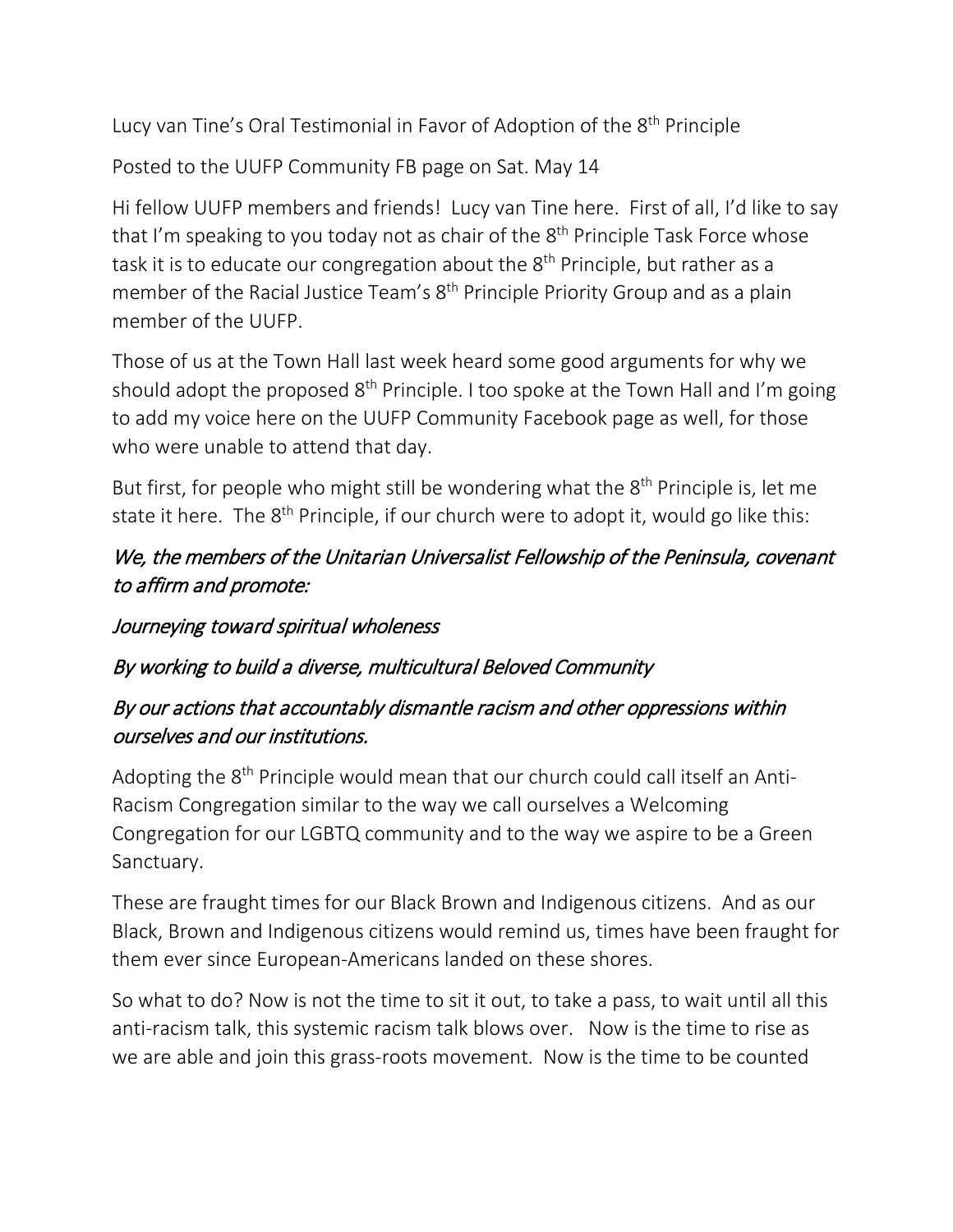among those churches in our Association who have declared themselves antiracism congregations by adopting the  $8<sup>th</sup>$  Principle.

This isn't the first time in American history that our denomination's congregations have been caught up in controversy about the right of Black Americans to be treated fairly and equally under the law.

Leaving the Universalists aside for the moment, let's look at the Unitarians as our example. In the first half of the 19<sup>th</sup> century as the abolitionist movement was gaining momentum, Unitarians began joining that movement and adding their voices to the cause of ending enslavement.

Thoreau and Emerson were well-known Unitarians whose bold essays defending the character and integrity of John Brown changed public opinion about his actions and the actions of the brave group of men, both Black and white, who were with him at Harper's Ferry, actions which made plain the federal government's role in perpetuating enslavement.

Countering Thoreau and Emerson however, was the Unitarian Senator John C. Calhoun, perhaps the  $19<sup>th</sup>$  century's most notorious racist, who directly and richly profited from the stolen lives and stolen labor of Black Americans and who used his considerable ill-gotten power and influence to fight for the continuation of enslavement.

But what did the average Unitarian, folks like you and me from that era, what did they do? Lots of Unitarians began joining Abolitionist Societies. They attended meetings, heard speeches, wrote letters to the editor, lobbied and rallied for abolition. Some also took it to another level, they took physical risks, bravely defying the federal government's Fugitive Slave Act, to help people who had managed to escape enslavement.

Sadly though, the record shows not all Unitarians were on board with the abolitionist movement. Some just didn't want to stir up controversy. It might be bad for business, they said, to take a stand. Better to sit this one out. To lie low. It will all get sorted out in the end, they said. Why stick our necks out?

Do we today want to be on record as having been a church that said no to adopting the Proposed  $8<sup>th</sup>$  Principle? That said no to taking a public stand against systemic racism? Or do we want to go on record as having been a church that said